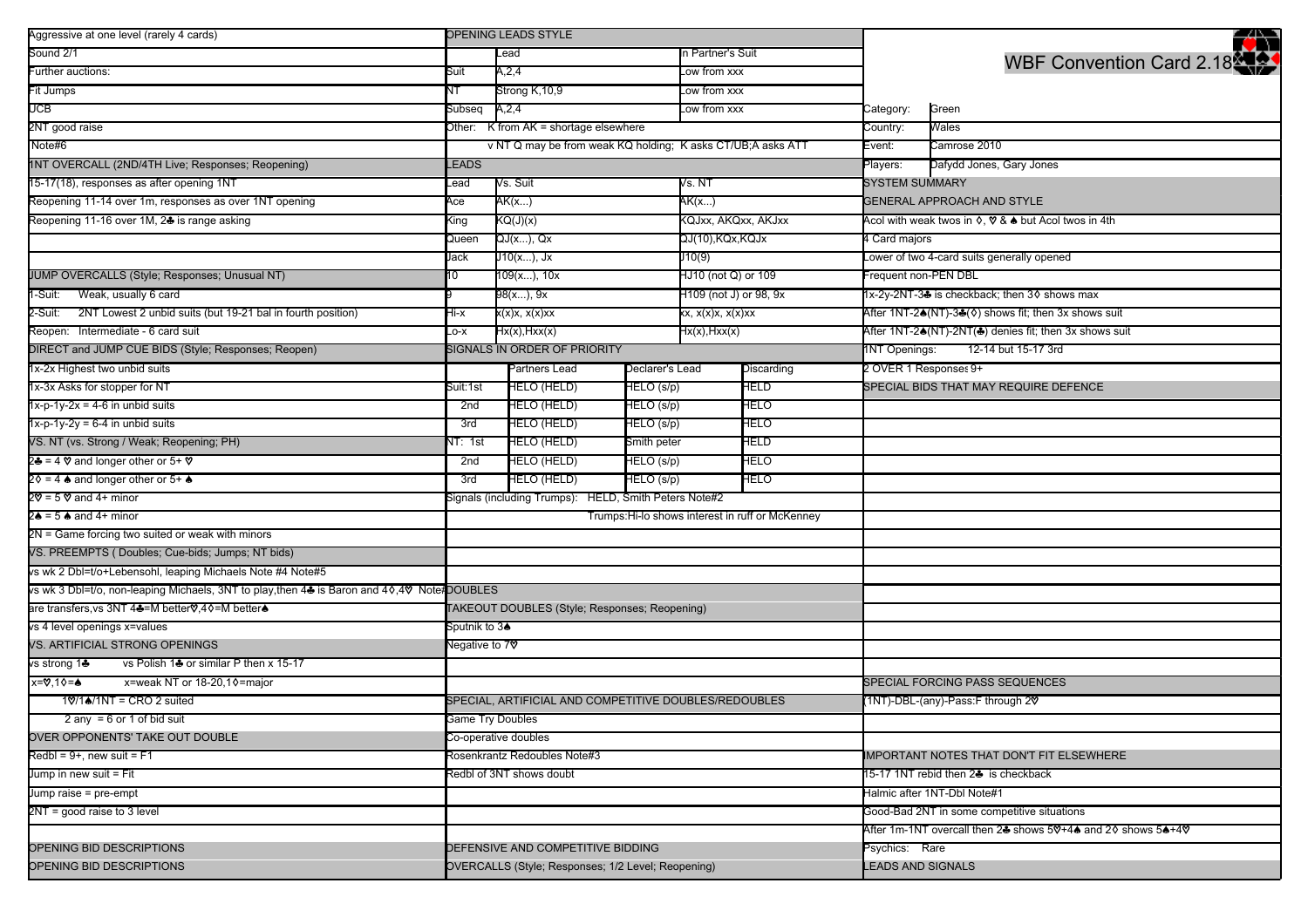| Opening                         | Artificial | Min.                                                                         | Neg Dble thr Description |                            | Responses                                                              | <b>Subsequent Auction</b>                              | Passed Hand Bidding |
|---------------------------------|------------|------------------------------------------------------------------------------|--------------------------|----------------------------|------------------------------------------------------------------------|--------------------------------------------------------|---------------------|
| $1\clubsuit$                    |            | 9+                                                                           | to 4♡                    | Natural                    | 24 10+, 2NT 16+ bal, splinters                                         | 4♣ is RKCB after 1♣-p-2♣                               |                     |
| 10                              |            | 9+                                                                           | to 4V                    | Natural                    | 20 10+, 2NT 16+ bal, splinters<br>4♦ is RKCB after 1♦-p-2♦             |                                                        |                     |
| 1V                              |            | 9+                                                                           | to 40                    | Natural                    | 2NT = fit, splinters (3NT = 1♠), 3♠ = fit+void                         |                                                        |                     |
| 1 $\bullet$                     |            | 9+                                                                           | to 4V                    | Natural                    | 2NT = fit, splinters, 3NT = fit+void<br>After 1♠-p-1NT-p-3♣ asks for ♡ |                                                        | Note#7              |
| 1NT                             |            | $12 - 14(15 - 17)$                                                           | to 4V                    | 15-17 3rd                  | 2♦/♥/♠/NT tfrs, 2♣ stayman(np)                                         | 1NT-20-20-24 = Baron then 2NT no 5 card suit           | Note#11             |
| 1NT                             |            |                                                                              |                          |                            | 2♣-2◊-3♡ = 5♡+4♠ inv, 2♣-2◊-3♠ = 5♡+4♠ forcing                         | After 1NT-2♣-2x then 3♣(◊)=both m, longer ♣(◊)         |                     |
| 1NT                             |            |                                                                              |                          |                            | 3♣=4144, 40(54), 1444 or 04(54), 3♦ asks                               | 3 <b>♡/♠</b> =4 cards                                  |                     |
| 1NT                             |            |                                                                              |                          |                            | 3♦=4414, 4405, 4441 or 4450, 3♥ asks                                   | 3 <sup>4</sup> = short ♦, game only, 3NT=short 4, game |                     |
| 1NT                             |            |                                                                              |                          |                            |                                                                        | only,4♣,4♦,4♦ and 4♠=slam interest,                    |                     |
| 1NT                             |            |                                                                              |                          |                            |                                                                        | 4414,4441,4405 and 4450                                |                     |
| 1NT                             |            |                                                                              |                          |                            | 3♡/▲ slam try,4♣=minors strong,4♦=majors game only                     |                                                        |                     |
| 2÷                              | Yes        | G/F or 23/24 bal                                                             |                          | Game force or 23-24 bal    | 2♦ Relay, 2♦-2♥-2♣-2NT=25+ bal                                         | After 2♣-2♦-(2♡-2♠)-2NT as opening 2NT                 | Note#10             |
| 20                              |            | 5-9, 8+ PT in 4th                                                            |                          | Weak 6(5) card, strong 4th | 2NT Asking, 3x forcing                                                 |                                                        |                     |
| 2¢                              |            | 5-9, 8+ PT in 4th                                                            |                          | Weak 6(5) card, strong 4th | 2NT Asking, 3x forcing                                                 |                                                        |                     |
| 2♠                              |            | 5-9, 8+ PT in 4th                                                            |                          | Weak 6(5) card, strong 4th | 2NT Asking, 3x forcing                                                 |                                                        |                     |
| 2NT                             |            | $20 - 22$                                                                    |                          | Natural                    | 3♣ =5 card Stayman, 30/♡ tfrs, 3♠=minors, 3NT to play                  |                                                        | Note#9              |
| 2NT                             |            |                                                                              |                          |                            | 4x= two up slam try                                                    |                                                        |                     |
| 3♣                              |            | 4-12                                                                         |                          | pre-empt                   | new suit forcing                                                       |                                                        |                     |
| 30                              |            | 4-12                                                                         |                          | pre-empt                   | new suit forcing                                                       |                                                        |                     |
| 30                              |            | $4 - 12$                                                                     |                          | pre-empt                   | new suit forcing                                                       |                                                        |                     |
| 3♠                              |            | 4-12                                                                         |                          | pre-empt                   | new suit forcing                                                       |                                                        |                     |
| 3NT                             |            |                                                                              |                          | Gambling                   | 4♣ p/c, 4♦ asks for singleton                                          | After 4♦ 4❤=0/1❤, 4♠=0/1♠, 4NT=7222,5♣=0/1♦, 5         |                     |
| 4♣                              |            | 0+                                                                           |                          | Texas                      | 40=3 or more controls                                                  | Over 4 opener shows controls                           | Note#8              |
| 4♦                              |            | 0+                                                                           |                          | Гехаѕ                      | 40=3 or more controls                                                  | Over 4V opener shows controls                          | Note#8              |
| 4♡                              |            | -0                                                                           |                          | Pre-empt                   | Suit bid asks for control in steps                                     |                                                        |                     |
| 4♠                              |            | 0+                                                                           |                          | Pre-empt                   | Suit bid asks for control in steps                                     |                                                        |                     |
| 4NT                             |            |                                                                              |                          | Bid suit with A in         | 5♣ = none, 5N = two, 6♣=♣A                                             |                                                        |                     |
| 5♣                              |            |                                                                              |                          | pre-empt                   |                                                                        |                                                        |                     |
| 5♦                              |            |                                                                              |                          | pre-empt                   |                                                                        |                                                        |                     |
| 5⊽                              |            |                                                                              |                          | missing AK♡                |                                                                        |                                                        |                     |
| 5♠                              |            |                                                                              |                          | missing AK♠                |                                                                        |                                                        |                     |
| 5NT                             |            |                                                                              |                          |                            |                                                                        |                                                        |                     |
| <b>HIGH LEVEL BIDDING</b>       |            |                                                                              |                          |                            |                                                                        |                                                        |                     |
| <b>GSF</b>                      |            |                                                                              |                          |                            |                                                                        |                                                        |                     |
|                                 |            | RKCB 5 $\clubsuit$ = 1/4 5 $\lozenge$ = 0/3 then 5NT asks for specific kings |                          |                            |                                                                        |                                                        |                     |
| DOPI, ROPI after interference   |            |                                                                              |                          |                            |                                                                        |                                                        |                     |
| Exclusion RKCB (0 or 3, 1 or 4) |            |                                                                              |                          |                            |                                                                        |                                                        |                     |
|                                 |            |                                                                              |                          |                            |                                                                        |                                                        |                     |
|                                 |            |                                                                              |                          |                            |                                                                        |                                                        |                     |
|                                 |            |                                                                              |                          |                            |                                                                        |                                                        |                     |
|                                 |            |                                                                              |                          |                            |                                                                        |                                                        |                     |
|                                 |            |                                                                              |                          |                            |                                                                        |                                                        |                     |
|                                 |            |                                                                              |                          |                            |                                                                        |                                                        |                     |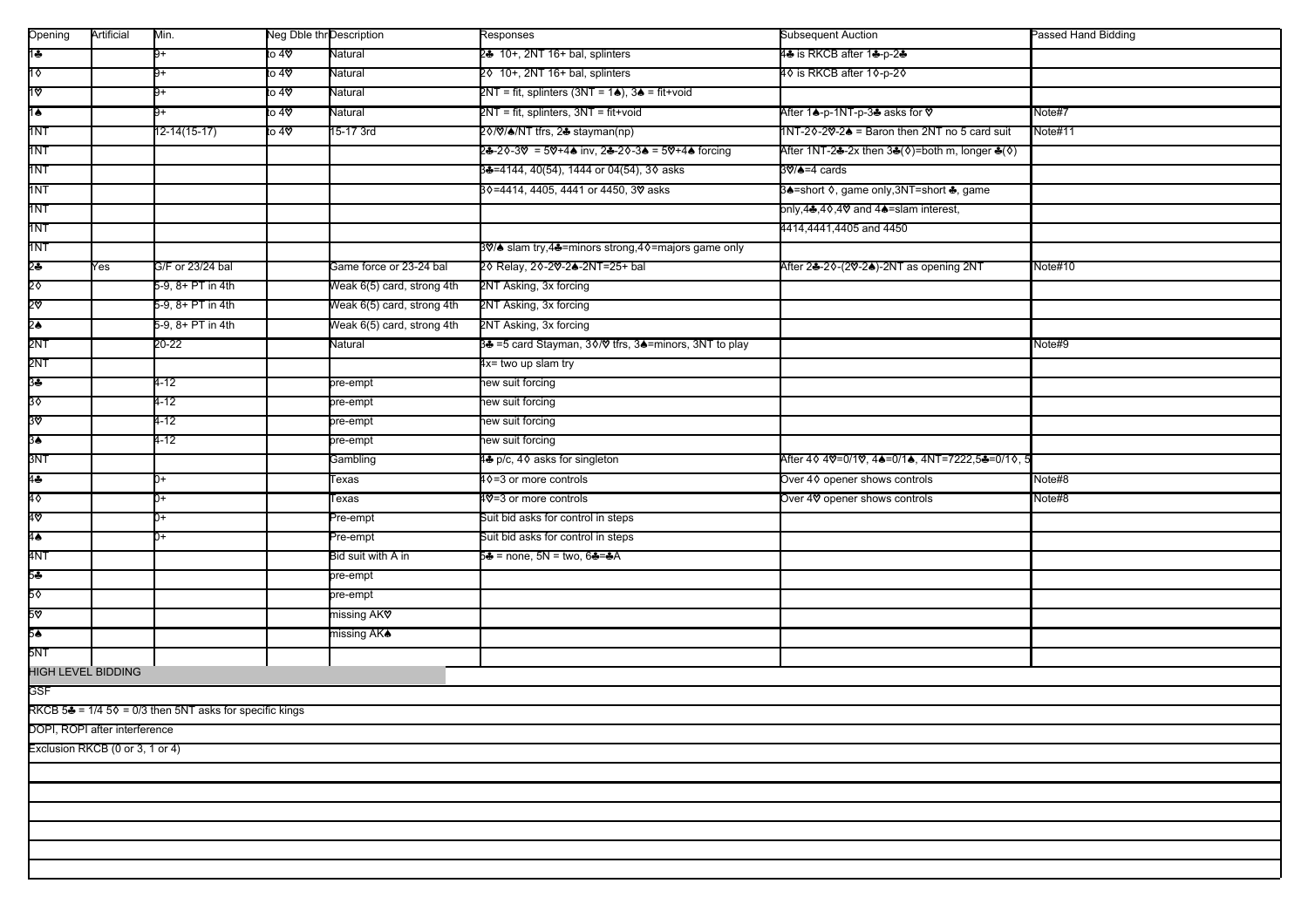## **Supplementary notes file (DGNotes141209.txt) Dafydd Jones, Gary Jones (Wales)**

|            | Note:1: Halmic                                                                       |
|------------|--------------------------------------------------------------------------------------|
|            | After 1NT-Dbl-p forces Redbl then 2♣=♣+M, 2◊=◊+♠                                     |
|            | -Redbl forces 24 to show 5-card suit                                                 |
|            |                                                                                      |
|            | $-2 - - + 0$                                                                         |
|            | $-20=0+0$                                                                            |
|            | $-20=0+A$                                                                            |
|            | After 1NT-p-p-Dbl-Redbl shows 5-card suit.                                           |
|            | Note:2: Smith Peters in defence of NT contracts                                      |
|            | Defender on lead peters at first opportunity to show desire for a                    |
| switch     |                                                                                      |
|            | Partner peters at first opportunity to ask for first suit to be                      |
| continued. |                                                                                      |
|            |                                                                                      |
|            | Note3: Rosenkrantz Redbl                                                             |
|            | After 1x-1y-Dbl(neg)-Redbl shows A,K or Q in suit y.                                 |
|            | Note4: Lebensohl                                                                     |
|            | After 24-Dbl-p-2NT is puppet to 34 then 30 or 3♡ is to play, 34 shows                |
|            | 4♡ and ▲ stop, 3NT not 4♡ and ▲ stop                                                 |
|            | After 200-Dbl-p-2NT is puppet to 3 then 3 o is to play, 3 \to shows 4 \to and        |
|            | ♡ stop, 34 shows 54 and ♡ stop, 3NT shows 4 stop                                     |
|            | After 2M-Dbl-p-3♣ shows 4+ ♣, 8+ hcp                                                 |
|            |                                                                                      |
|            | After 2M-Dbl-p-3 $\lozenge$ shows 4+ $\lozenge$ , 8+ hcp                             |
|            | After 2▲-Dbl-p-3♡ shows 4♡, 8+ hcp, no ▲ stop                                        |
|            | After 2♡-Dbl-p-3♡ shows 4▲, 8+ hcp, no ♡ stop                                        |
|            | After 2▲-Dbl-p-3▲ shows 5♡, 8+ hcp, no ▲ stop                                        |
|            | After 2♡-Dbl-p-3▲ shows 5▲, 8+ hcp, no ♡ stop                                        |
|            | Similarly after interference over our 1NT                                            |
|            | Note:5: Leaping Michaels                                                             |
|            | Over 2M-4m=5/5 m+other M                                                             |
|            |                                                                                      |
|            | Note:6: Non-leaping Michaels                                                         |
|            | Over 3M-4m=5/5 m+other M                                                             |
|            |                                                                                      |
|            |                                                                                      |
|            | Note:7: After 1▲-p-1NT-p-3♣-p then 30=30 or 50                                       |
|            | $30 = 40$                                                                            |
|            | $34 = 20 + 34$                                                                       |
|            | $3NT = < 30, < 3$                                                                    |
|            | After 14-p-1NT-p-34-p-30-30 then 34=30+34                                            |
|            | $3NT = 30, 30$                                                                       |
|            | $40 = 50$                                                                            |
|            |                                                                                      |
|            | Note8: Texas 4 shows 8/9 tricks in $\heartsuit$ , may have solid suit or A/K outside |
|            | After 44, 40 asks then $4\heartsuit$ = solid suit, no outside A/K, 44, 54, 50 shows  |
|            | A, 4NT shows outside K                                                               |
|            | Similarly 4♦ shows ♦                                                                 |
|            |                                                                                      |
|            |                                                                                      |
|            | Note:10: Kokish                                                                      |
|            | After 24-p-20-p-20 puppet to 24 then 2NT=25+ bal                                     |
|            | then 2NT=Jxxxxx in either m                                                          |
|            | then 3m=A,K or Qxxxxx in m                                                           |
|            |                                                                                      |
|            | Note11: Transfers after 1NT                                                          |
|            | After 1NT-p-20-p then 20=<40                                                         |
|            | 2▲,3♣ and 3♦ show 4♡, max & shortage                                                 |
|            | 2NT shows 4V, max & no shortage                                                      |
|            | 3V shows 4V, min                                                                     |
|            | Similar after 2♡ tfr to 2▲                                                           |
|            |                                                                                      |
|            | After 1NT-p-24-p then 2NT denies Qxx or better in 4, subsequent bid                  |
|            | by responder shows suit/fragment                                                     |
|            | 34 shows Qxx or better in 4, subsequent bid by                                       |
|            | responder shows suit/fragment                                                        |
|            | Similar after 2NT tfr to 30                                                          |